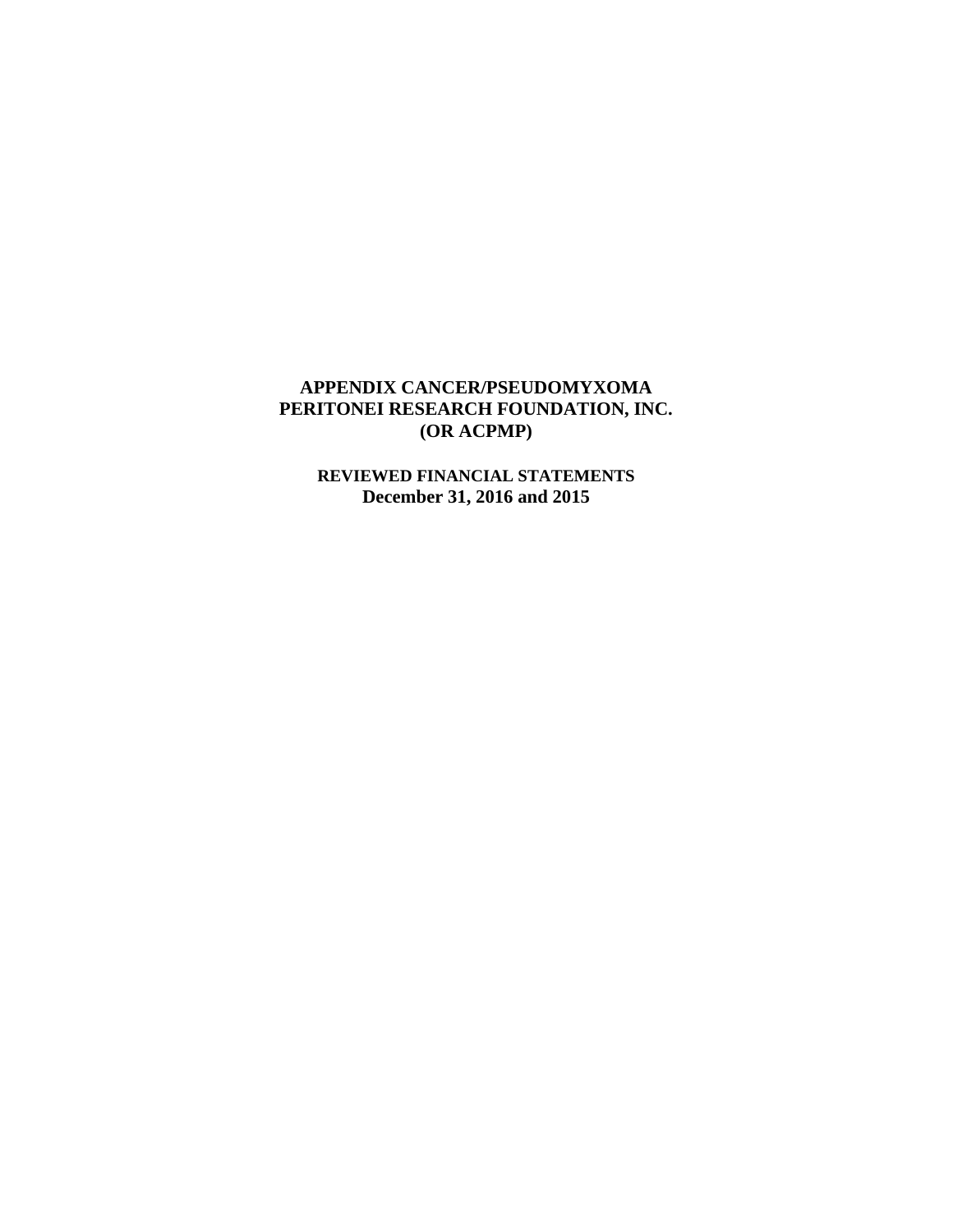| <b>INDEPENDENT ACCOUNTANTS' REVIEW REPORT</b>                 |                             |
|---------------------------------------------------------------|-----------------------------|
| <b>FINANCIAL STATEMENTS:</b>                                  |                             |
| Statements of Assets, Liabilities and Net Assets - Cash Basis | $\mathcal{D}_{\mathcal{L}}$ |
| Statements of Support, Revenue and Expense - Cash Basis       | 3                           |
| <b>Statements of Functional Expense - Cash Basis</b>          | $4 - 5$                     |
| Notes to Financial Statements                                 | ና-8                         |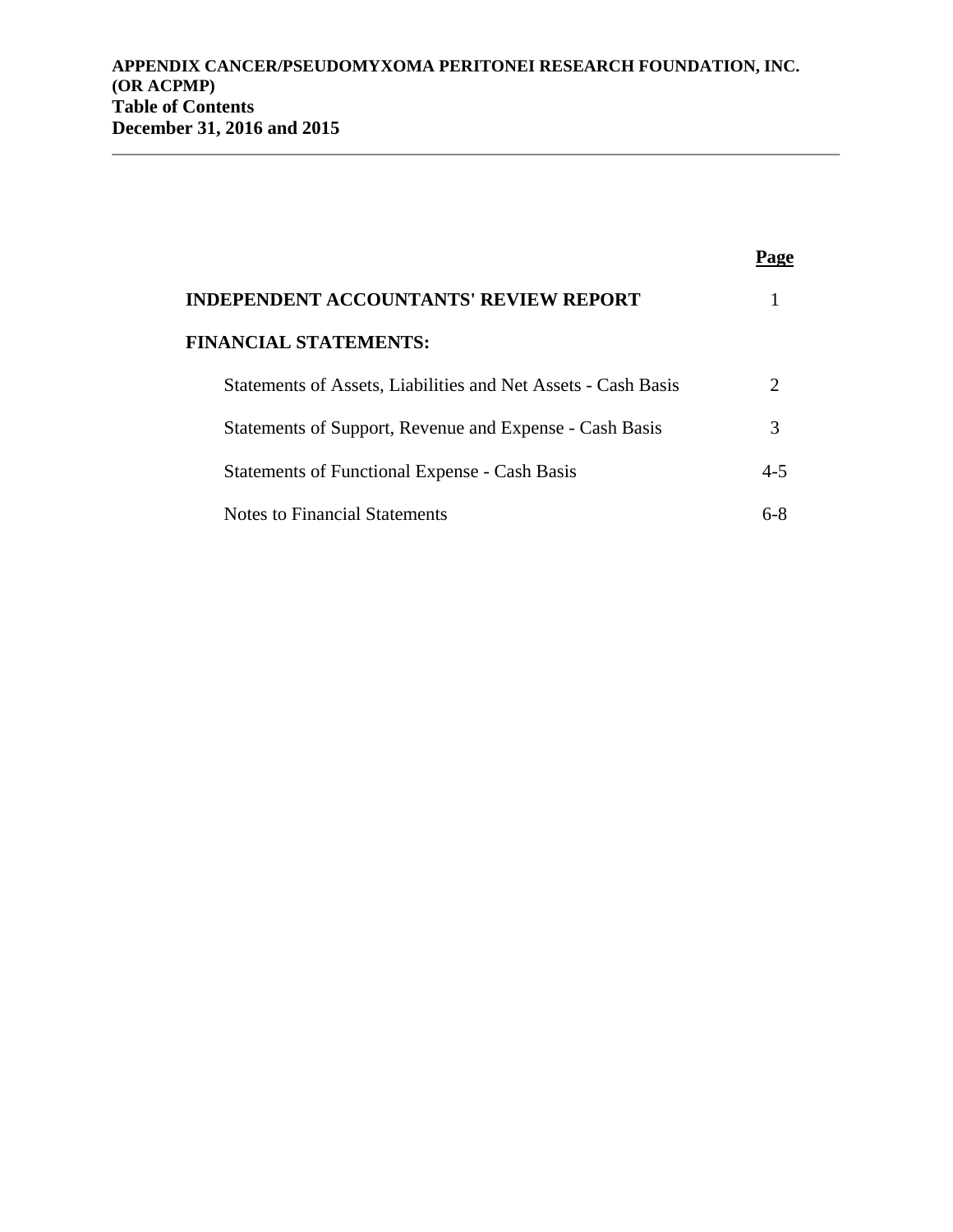# **Corbets & Associates, Inc.**

**Certified Public Accountants**

33595 Bainbridge Road, Suite 205 Solon, Ohio 44139 Phone: (440) 349-0463 Fax: (440) 349-1142

# **INDEPENDENT ACCOUNTANTS' REVIEW REPORT**

To the Board of Directors Appendix Cancer/Pseudomyxoma Peritonei Research Foundation, Inc. (or ACPMP) Cleveland, Ohio

We have reviewed the accompanying statements of assets, liabilities, and net assets – cash basis of Appendix Cancer/Pseudomyxoma Peritonei Research Foundation, Inc. (or ACPMP) (a non-profit corporation) as of December 31, 2016 and 2015, and the related statements support, revenue – cash basis and expenses and statements of functional expense – cash basis for the years then ended, and the related notes to the financial statements. A review includes primarily applying analytical procedures to management's financial data and making inquiries of company management. A review is substantially less in scope than an audit, the objective of which is the expression of an opinion regarding the financial statements as a whole. Accordingly, we do not express such an opinion.

#### *Management's Responsibility for the Financial Statements*

Management is responsible for the preparation and fair presentation of these financial statements in accordance with cash basis of accounting; this includes determining that cash basis is an acceptable basis for the preparation of financial statements in the circumstances. Management is also responsible for the design, implementation, and maintenance of internal control relevant to the preparation and fair presentation of financial statements that are free from material misstatement whether due to fraud or error.

#### *Accountants' Responsibility*

Our responsibility is to conduct the review engagements in accordance with Statements on Standards for Accounting and Review Services promulgated by the Accounting and Review Services Committee of the AICPA. Those standards require us to perform procedures to obtain limited assurance as a basis for reporting whether we are aware of any material modifications that should be made to the financial statements for them to be in accordance with the cash basis of accounting. We believe that the results of our procedures provide a reasonable basis for our conclusion.

#### *Accountants' Conclusion*

Based on our reviews, we are not aware of any material modifications that should be made to the accompanying financial statements in order for them to be in accordance with the cash basis of accounting.

#### *Basis of Accounting*

We draw attention to Note 2 of the financial statements, which describes the basis of accounting. The financial statements are prepared in accordance with the cash basis of accounting, which is a basis of accounting other than accounting principles generally accepted in the United States of America. Our conclusion is not modified with respect to this matter.

Corputs + Aseppintes

Solon, Ohio April 28, 2017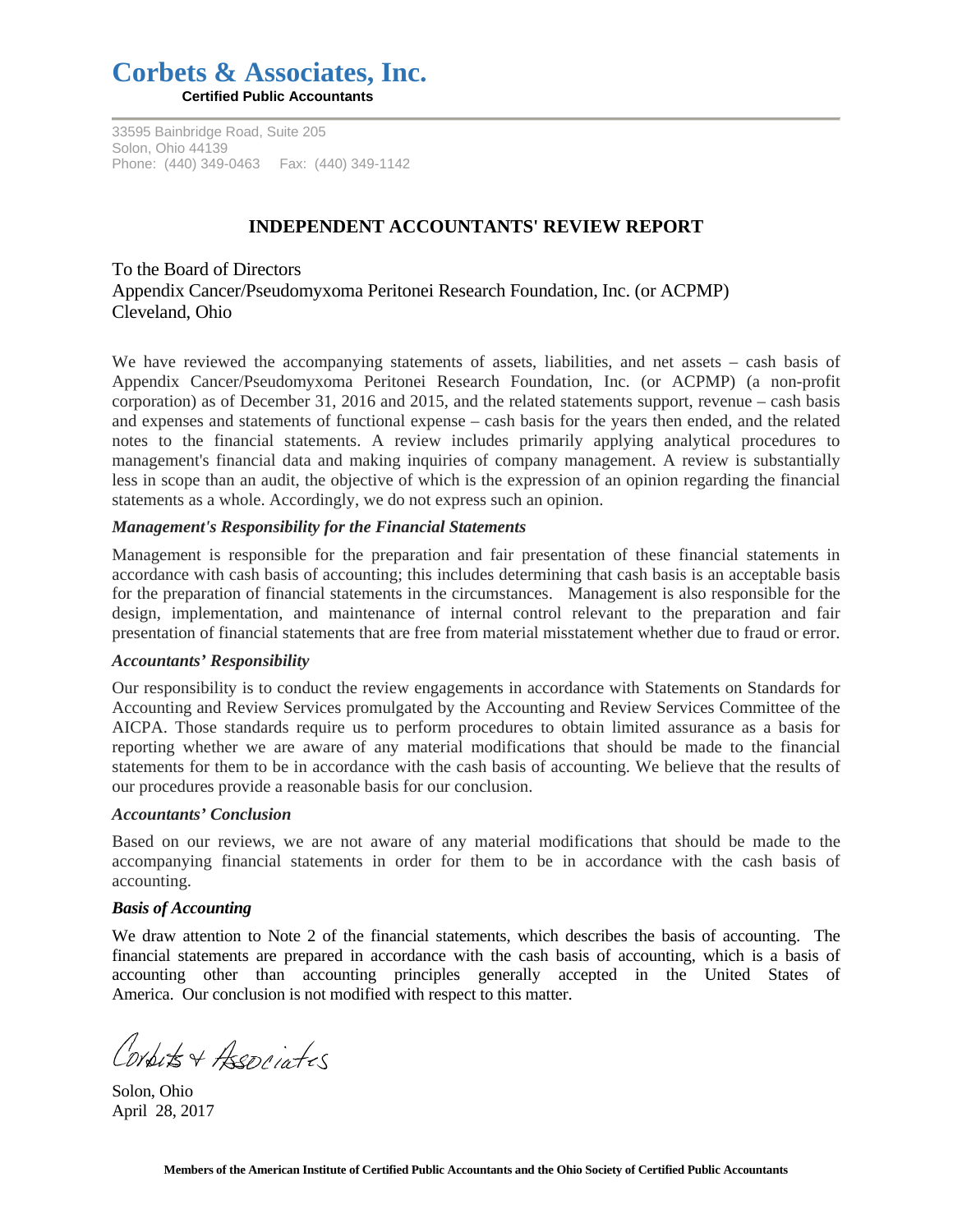**Statements of Assets, Liabilities and Net Assets – Cash Basis December 31, 2016 and 2015** 

| <b>ASSETS</b>                  | 2016      | 2015      |
|--------------------------------|-----------|-----------|
| Cash                           | \$305,754 | \$247,724 |
| <b>UNRESTRICTED NET ASSETS</b> | \$305,754 | \$247,724 |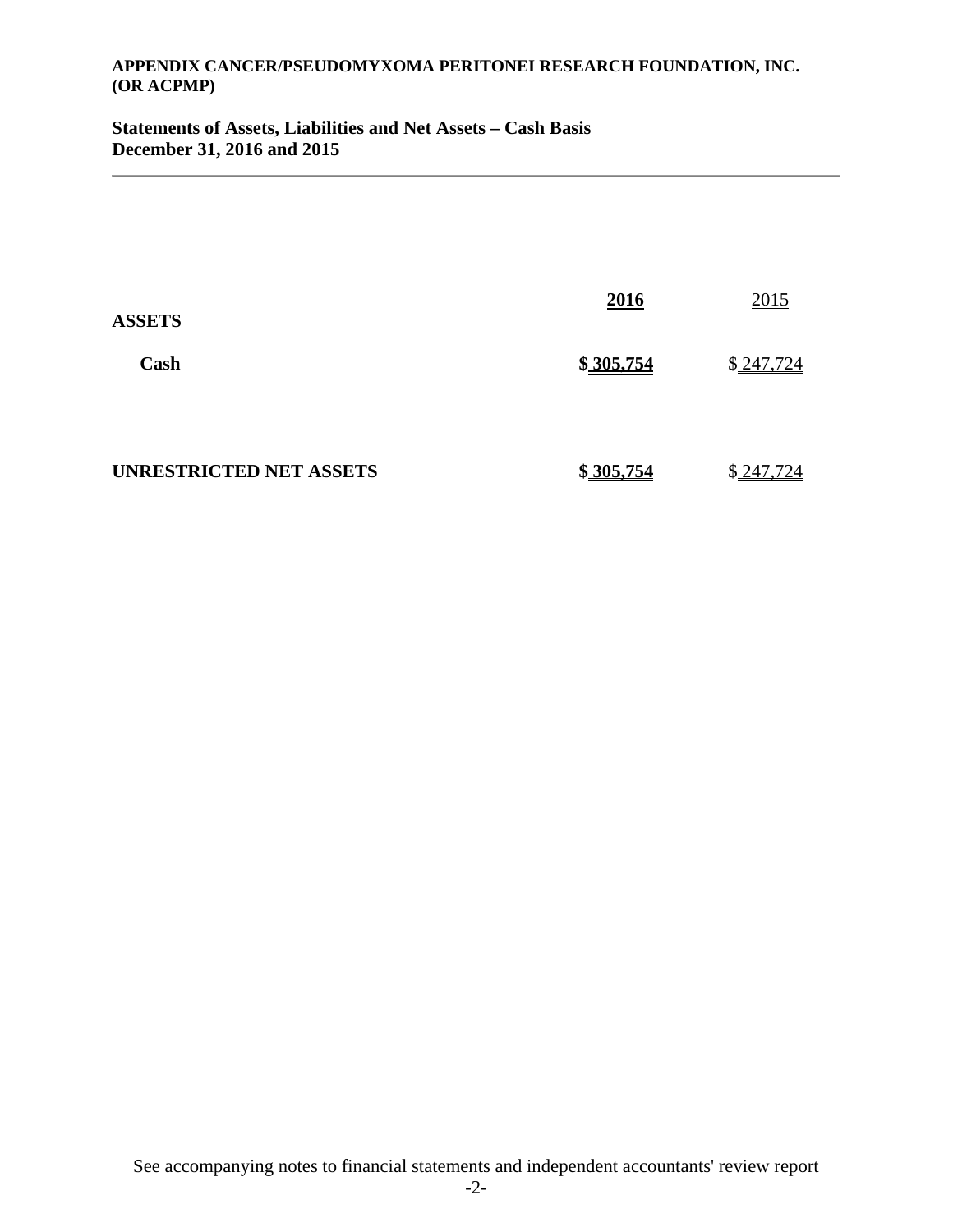# **Statements of Support, Revenue and Expenses – Cash Basis Years Ended December 31, 2016 and 2015**

| <b>REVENUE AND SUPPORT</b>                    | 2016      | 2015      |
|-----------------------------------------------|-----------|-----------|
| Contributions                                 |           |           |
| Events                                        | \$143,464 | \$100,518 |
| Other                                         | 94,182    | 54,976    |
| Interest income                               | 426       | 366       |
| Merchandise sales                             | 0         | 63        |
|                                               | 238,072   | 155,923   |
| <b>EXPENSE:</b>                               |           |           |
| <b>Program Services</b>                       |           |           |
| Grants and contributions                      | 109,700   | 108,700   |
| Education                                     | 43,732    | 13,623    |
| <b>Supporting Services</b>                    |           |           |
| Management and general                        | 2,570     | 2,383     |
| Fundraising                                   | 24,040    | 20,095    |
| Total expense                                 | 180,042   | 144,801   |
| <b>INCREASE IN UNRESTRICTED NET ASSETS</b>    | 58,030    | 11,122    |
| <b>UNRESTRICTED NET ASSETS - January 1,</b>   | 247,724   | 236,602   |
| <b>UNRESTRICTED NET ASSETS - December 31,</b> | \$305,754 | \$247,724 |

See accompanying notes to financial statements and independent accountants' review report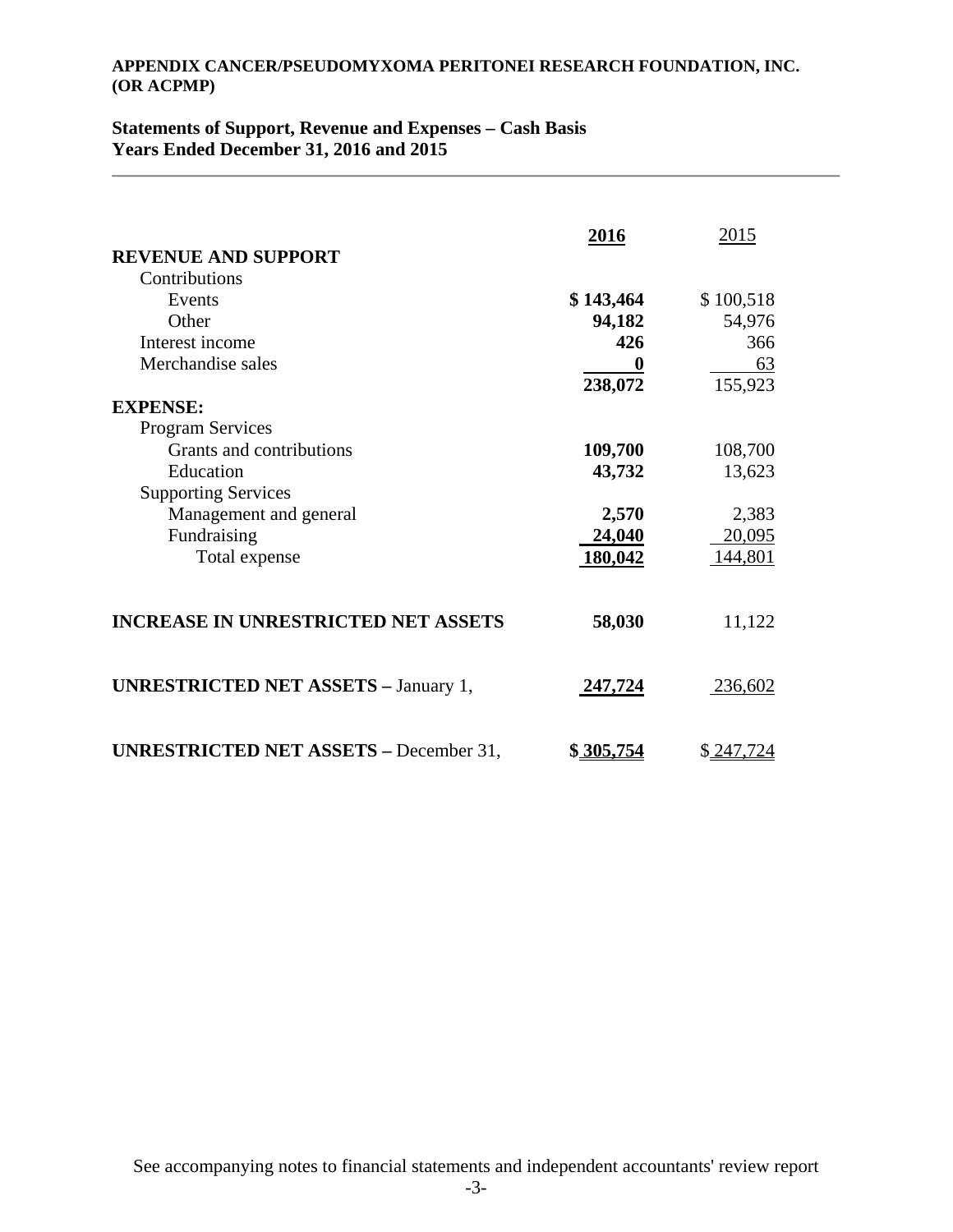# **Statement of Functional Expense – Cash Basis Year Ended December 31, 2016**

|                           | <b>Program Services</b>     |           | <b>Supporting Services</b> |                    |               |
|---------------------------|-----------------------------|-----------|----------------------------|--------------------|---------------|
|                           | Grants and<br>Contributions | Education | Management<br>and General  | <b>Fundraising</b> | Total         |
| Symposiums                | \$                          | \$11,999  | \$                         | \$                 | 11,999<br>\$  |
| Merchant fees             |                             |           |                            | 4,123              | 4,123         |
| Advertising and marketing |                             |           |                            | 2,078              | 2,078         |
| Bank service charges      |                             |           | 180                        |                    | 180           |
| Communication expense     |                             |           | 212                        |                    | 212           |
| Dues and fees             | 200                         |           | 1,010                      |                    | 1,210         |
| Events                    |                             |           |                            | 13,241             | 13,241        |
| Insurance                 |                             |           | 1,132                      | 1,132              | 2,264         |
| IT and Website            |                             | 1,733     |                            | 3,466              | 5,199         |
| Office                    |                             |           | 11                         |                    | 11            |
| Postage and delivery      |                             |           | 25                         |                    | 25            |
| Research grants           | 100,000                     |           |                            |                    | 100,000       |
| Grant administration      | 9,500                       |           |                            |                    | 9,500         |
| Scholarships/educational  |                             |           |                            |                    |               |
| grants                    |                             | 30,000    |                            |                    | 30,000        |
|                           | 109,700<br>\$               | \$43,732  | \$2,570                    | \$24,040           | 180,042<br>\$ |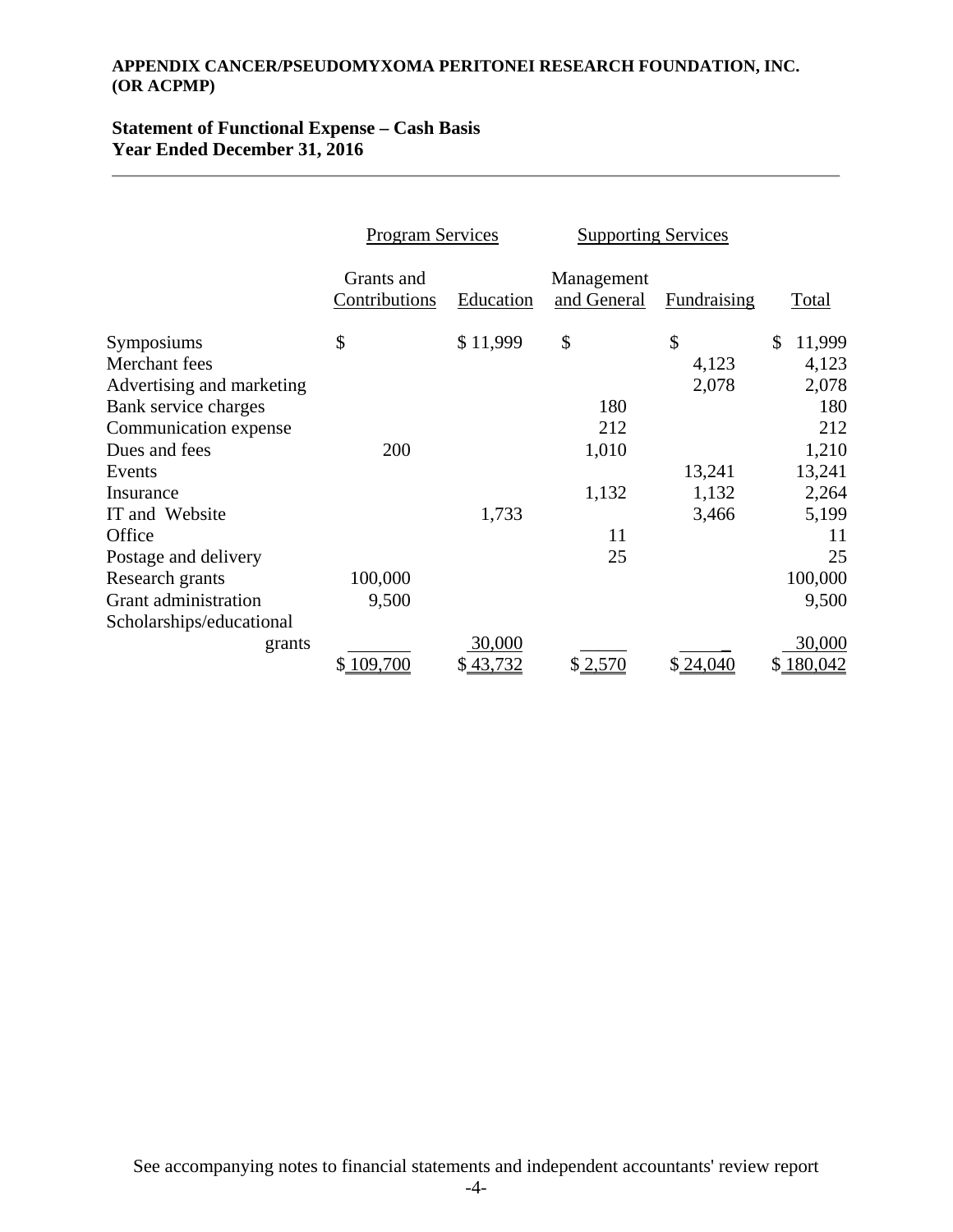# **Statement of Functional Expense – Cash Basis Year Ended December 31, 2015**

|                       | <b>Program Services</b> |             | <b>Supporting Services</b> |             |               |
|-----------------------|-------------------------|-------------|----------------------------|-------------|---------------|
|                       | Grants                  | Education   | Management<br>and General  | Fundraising | Total         |
| Symposiums            | \$                      | 9,981<br>\$ | \$                         | \$          | \$<br>9,981   |
| Merchant fees         |                         |             |                            | 3,395       | 3,395         |
| Bank service charges  |                         |             | 208                        |             | 208           |
| Communication expense |                         |             | 218                        |             | 218           |
| Contributions         | 2,000                   |             |                            |             | 2,000         |
| Dues and fees         | 200                     |             | 720                        |             | 920           |
| Events                |                         |             |                            | 8,195       | 8,195         |
| Insurance             |                         |             | 1,221                      | 1,222       | 2,443         |
| IT and Website        |                         | 3,642       |                            | 7,283       | 10,925        |
| Postage and delivery  |                         |             | 16                         |             | 16            |
| Grants awarded        | 100,000                 |             |                            |             | 100,000       |
| Grant administration  | 6,500                   |             |                            |             | 6,500         |
|                       | 108,700<br>\$           | \$13,623    | \$2,383                    | \$20,095    | \$<br>144,801 |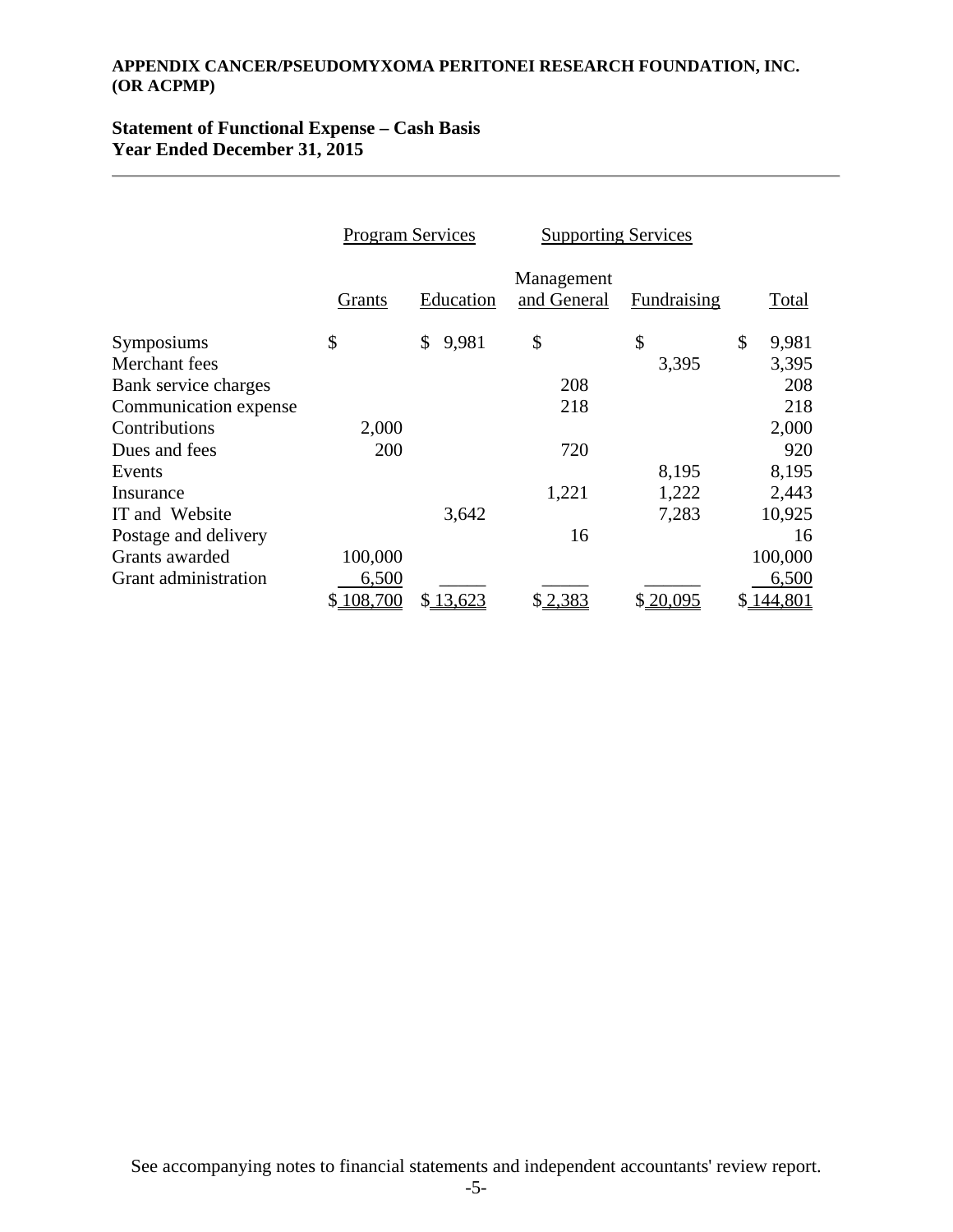#### **Notes to Financial Statements**

## **NOTE 1 – NATURE OF ACTIVITIES**

The Foundation was established in 2008 to fund promising research to find a cure for Pseudomyxoma Peritonei (PMP), Appendix Cancer and related Peritoneal Surface Malignancies (PSM) and to fund educational programs for physicians and their patients about these diseases. The organization also supports the PMP and PSM community as a resource for information about managing the disease. The Foundation is supported through donations and proceeds of fundraising events, such as walks.

# **NOTE 2 - SUMMARY OF SIGNIFICANT ACCOUNTING POLICIES**

## *Basis of Accounting*

The accompanying financial statements have been prepared on the cash basis of accounting which differs from generally accepted accounting principles in that revenue and support are recognized when received and expenditures when paid. Certain contributed goods and services which may require recognition under generally accepted accounting principles are not recorded in these cash basis statements. Under generally accepted accounting principles, the contribution of services is recognized if the services received (a) create or enhance nonfinancial assets or (b) require specialized skills that are provided by individuals possessing those skills and would typically need to be purchased if not provided by donation.

#### *Use of Estimates*

The preparation of financial statements on the cash basis of accounting requires management to make estimates and assumptions that affect certain reported amounts and disclosures. Accordingly, actual results could differ from these estimates.

#### *Contributions*

Contributions received are recorded as unrestricted, temporarily restricted, or permanently restricted net assets depending on the existence or nature of any donor restrictions.

The Foundation receives services from a number of volunteers who give significant amounts of their time to the Foundation's programs, fundraising, and management. No amounts have been reflected for these types of donated services.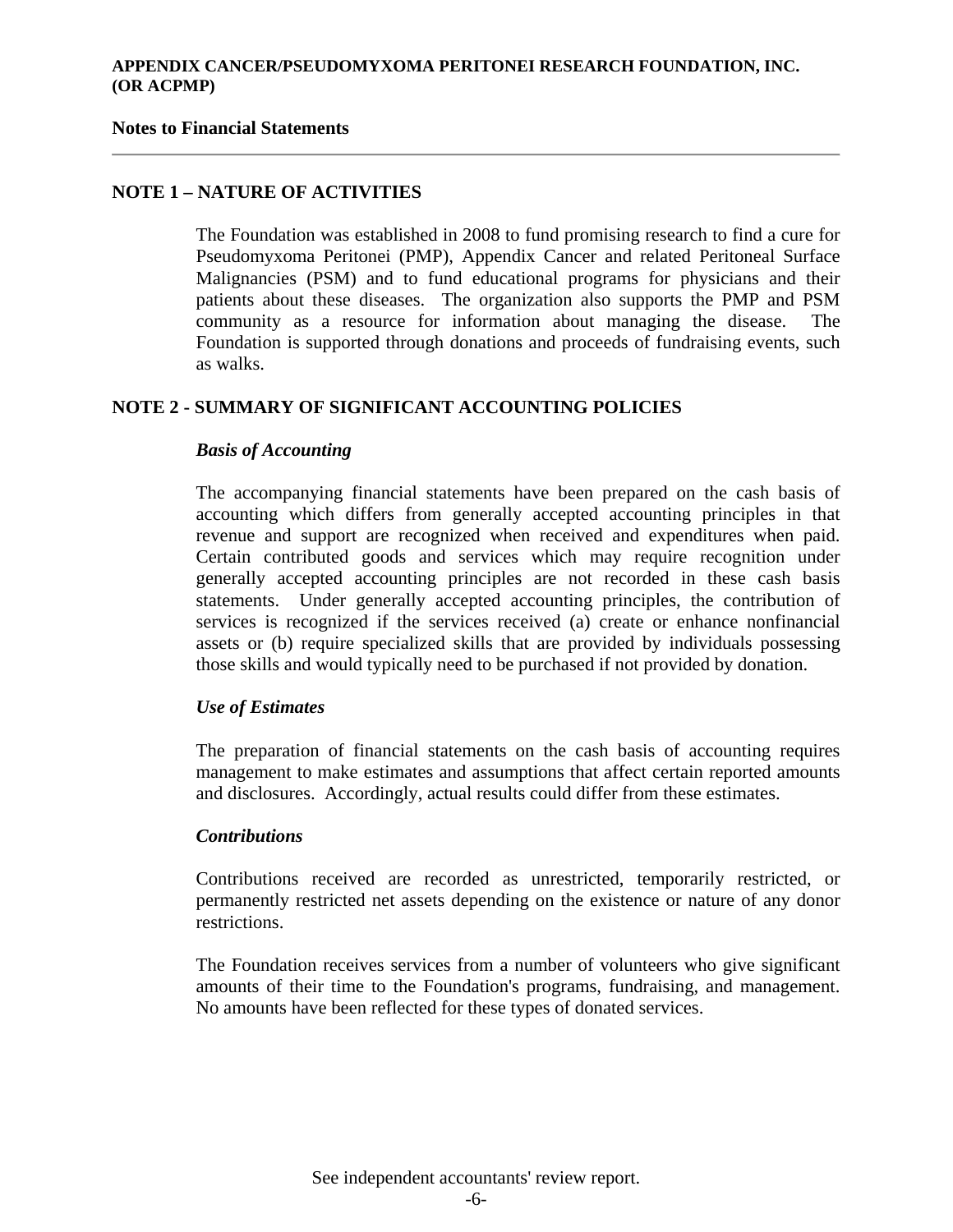## **Notes to Financial Statements**

## **NOTE 2 - SUMMARY OF SIGNIFICANT ACCOUNTING POLICIES – (Continued)**

#### *Cash and Cash Equivalents*

The Foundation considers all highly liquid investments available for current use with an initial maturity of three months or less to be cash equivalents. At December 31, 2016 and 2015 cash is comprised of demand deposits, including a money market account, all held at the same financial institution. During the year, the Foundation's cash has exceeded insured limits (by approximately \$56,000 at December 31, 2016.)

## *Advertising Costs*

 Costs incurred for advertising includes promotional materials and merchandise; these costs are expensed when incurred.

#### *Allocation of Functional Expenses*

The costs of providing the Foundation's programs and other activities have been summarized on a functional basis. Accordingly certain costs have been allocated among the programs and supporting services benefited.

#### *Income Taxes*

The Foundation is a not-for-profit organization that is exempt from income taxes under Section  $501(c)(3)$  of the Internal Revenue Code and classified by the Internal Revenue Service as other than a private foundation, and as such, contributions to the Foundation qualify for deduction as charitable contributions. However, income generated from activities unrelated to the Foundation's exempt purpose is subject to tax under Section 511 of the Code.

There were no uncertain tax positions recorded in the financial statements at December 31, 2016 or 2015. The Foundation's Form 990s from 2013 through this year end are subject to examination by the IRS, generally for three years after they were filed.

## **NOTE 3 – GRANTS**

#### *Research*

The Foundation awards research grants through the National Organization for Rare Disorders (NORD), and subsequent administration/distribution is also monitored by NORD. The Board approved and funded two grants of \$50,000 in both 2016 and 2015. Grants are distributed and monitored by NORD over 2 years.